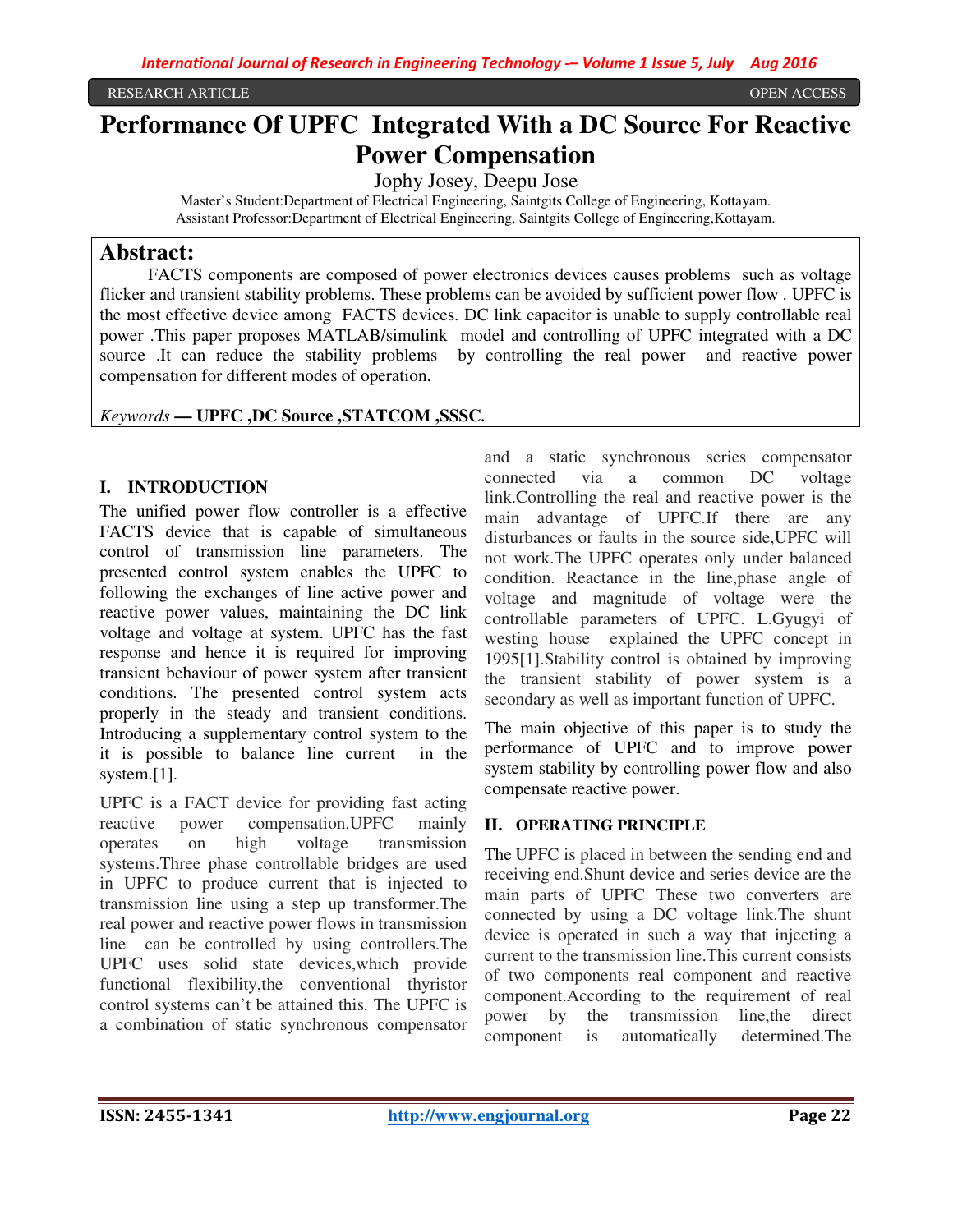#### *International Journal of Research in Engineering Technology -– Volume 1 Issue 5, July*‐*Aug 2016*

quadrature component can set independently to any desired reference level with in the capability of inverter to absorbs or consumes reactive power.The shunt converter is used for voltage regulation injecting an opportune reactive power in to the line and to balance the exchange of real power with series inverter and transmission line.Series converter is used for controlling real power and reactive power injecting opportune with controllable magnitude and phase angle of voltage in series with the transmission line.



Fig.1.Basic configuration of UPFC.

## **IV. SIMULINK MODEL OF UPFC-DC SOURCE.**



Fig. 2 SIMULINK model of UPFC with DC source.

B. Series injected voltage control



Fig .3. series controller.

Series controller is used to control the injection of voltage in series with the transmission line. Series controller provides series compensation with the line. It injects the three phase voltage at the point of connection.PWM technique is used for controlling the power flow in converters. .Error value is obtained from the PI controller. Decoupled control scheme is used .The voltage given to the voltage source converters are based on the reference value.

B .Shunt current control



The magnitude of voltage is the output of converter .Controller which creates a pulse signal to control the magnitude of voltage at point at which is connected to the transmission line.For controlling the real and reactive power flow, automatic power control is used.ie The real power and reactive power are the reference inputs in despite changes of controllable parameters in transmission line.